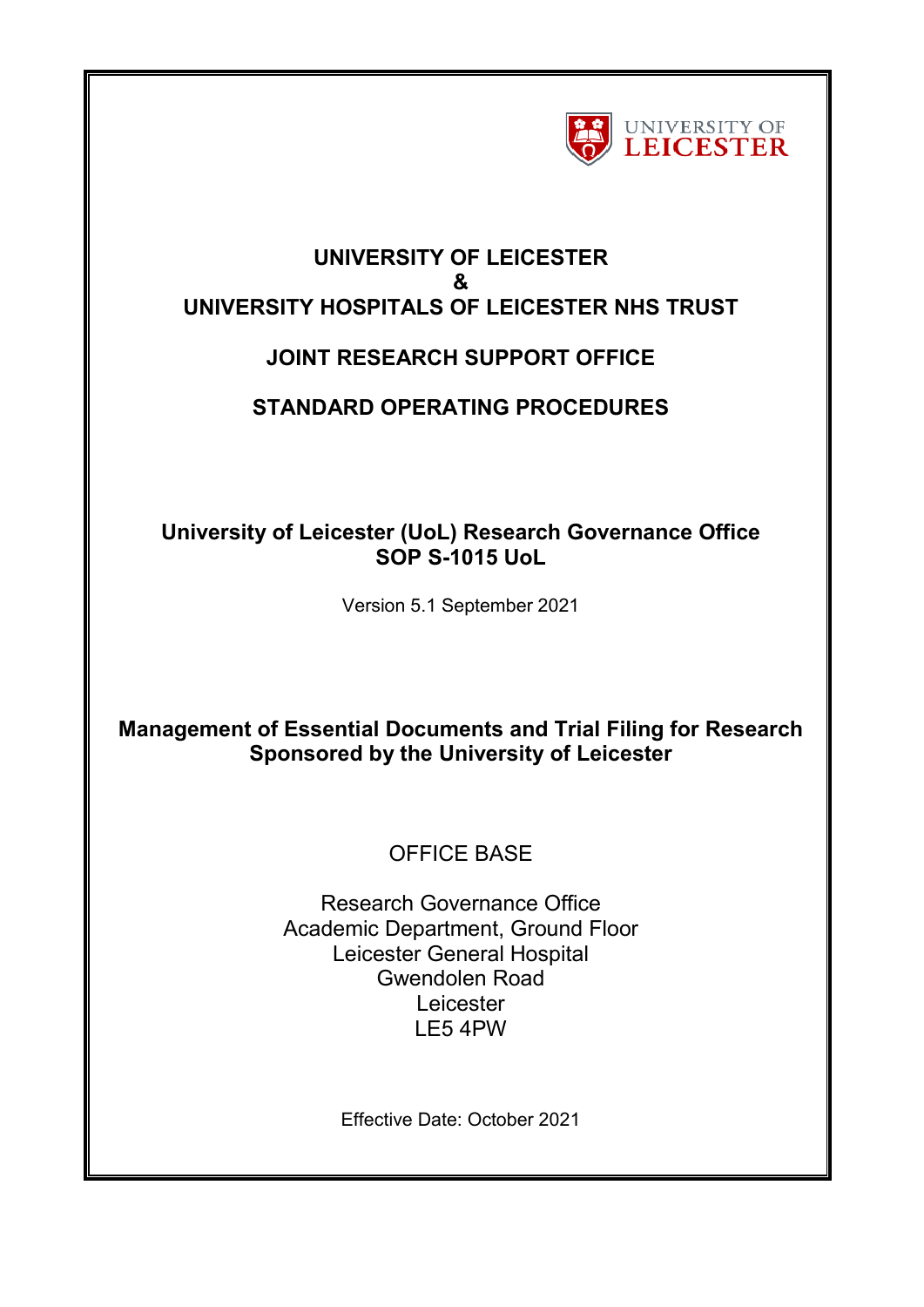**Standard Operating Procedure: SOP S-1015 UoL Management of Essential Documents and Trial Filing for Research Sponsored by the University of Leicester Research Governance Office** 



## **1. INTRODUCTION**

This Standard Operating Procedure (SOP) describes the creation of an audit trail through the retention of essential documents in the Trial Master File (TMF) or Investigator Site file (ISF) for all research sponsored by University of Leicester.

The Essential Documents relating to a research study are those documents which individually and collectively enable both the conduct of the research study and the quality of the data produced to be evaluated. These documents serve to demonstrate compliance with the standards of Good Clinical Practice (GCP) and with all regulatory requirements.

All clinical information must be recorded, handled and stored in such a way that it can be accurately reported, interpreted and verified, while the confidentiality of the trial subjects remains protected.

## **2. SCOPE**

This SOP applies to all staff conducting research sponsored by UoL.

### **3. TRIAL MASTER FILE (TMF)**

A TMF must be prepared prior to study initiation and must be actively maintained and updated until the trial is formally closed. When it becomes available, the final report must be filed in the TMF.

The TMF contains all the essential documents relating to a research study before the trial commences, during trial conduct and after completion of the trial. It is the responsibility of the Chief Investigator to establish a TMF for each research study they initiate. The TMF must be structured in a way that allows the reconstruction of the trial from the documentation. (Further information on site file organisation is available on the NIHR website). The documentation contained within the TMF should be sufficient to adequately reconstruct the trial activities undertaken, along with key decisions made concerning the trial. Consideration should be given to the TMF being a stand-alone set of documentation that does not require additional explanation as competent authority inspections often take place some years after trial completion when personnel involved may no longer be available.

The documentation listed in Eudralex Volume 10 should not be used as a definitive checklist for TMF content, but rather a subset of potential documentation that could be regarded as essential for reconstruction of the trial conduct as not all documents essential to reconstruct the trial are included in the above, for example, the green light document. In addition, it is recommended that an assessment of all activities is undertaken to determine whether they need to be documented to enable reconstruction of the trial conduct from the paperwork alone, for example, training provided by the investigator to site staff.

Where a risk-adapted approach is being followed, however, some documents listed in the guidance may not be in the TMF-for example-IMP temperature storage records. If this is the case the rationale for this must be documented in the trial risk assessment.

Next Review: September 2023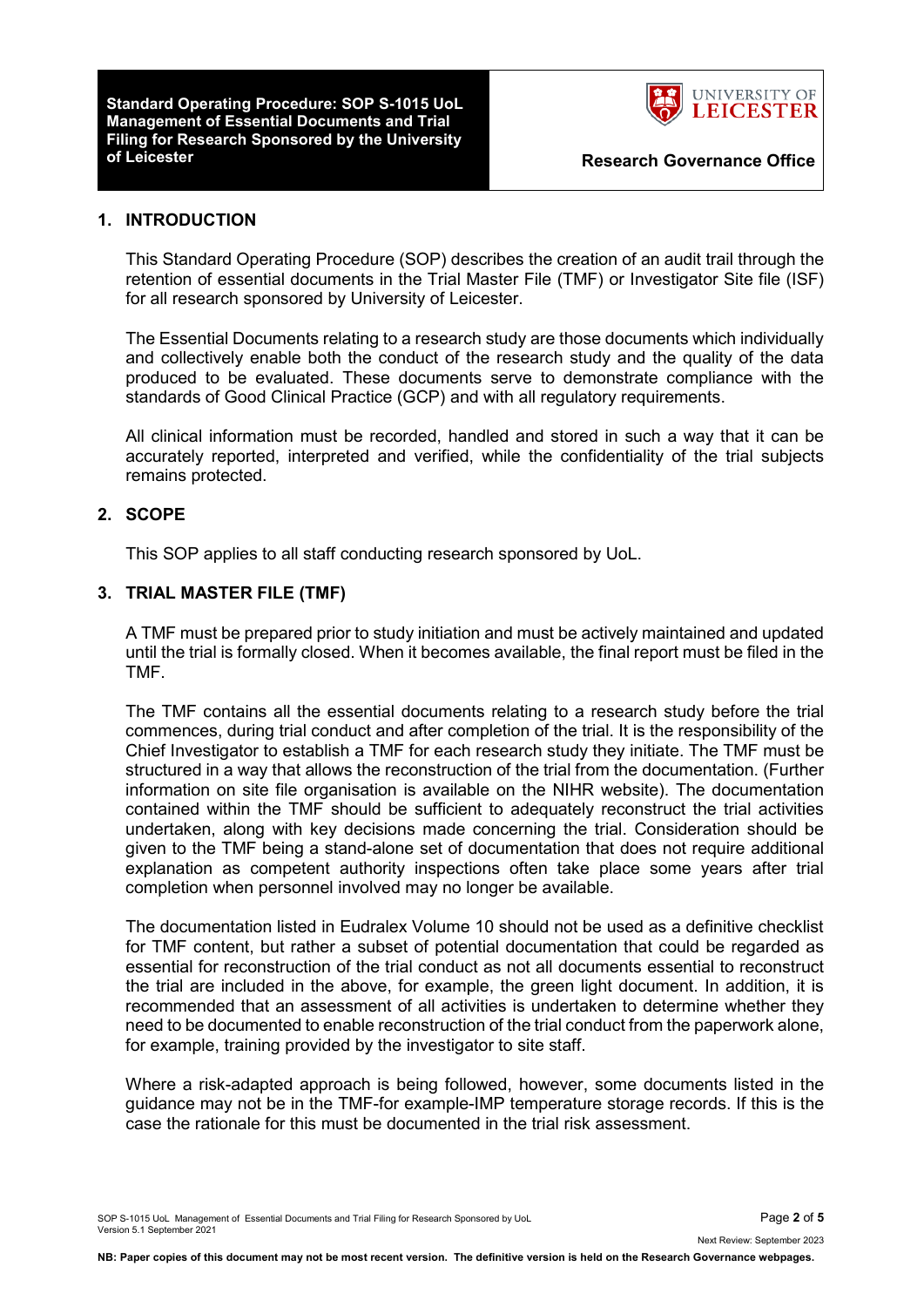## **4. INVESTIGATOR SITE FILE (ISF)**

The ISF consists of essential documents relating to the specific investigator site, before the trial commences, during trial conduct and after completion of the trial. It is the responsibility of the Principal Investigator to establish an ISF for each research study they participate in. A multi-centre study must have a TMF, and also a file for each individual site taking part in the study. It is acceptable to have individual sections rather than files for each site contained within the TMF.

For a single centre study it is acceptable for all documents to be held in one single file which acts as both the TMF and ISF.

A tabulated guide to TMF/ISF documents is contained in [Appendix 1](http://www2.le.ac.uk/colleges/medbiopsych/research/researchgovernance/Research_sponsorship/standard-operational-procedures-and-related-forms/sops/appendices/sop-s-1015/appendix-1-uol-tmf-isf-contents-ctimp-s-1015) (TMF/ISF Index for CTIMP studies) and [Appendix 2](http://www2.le.ac.uk/colleges/medbiopsych/research/researchgovernance/Research_sponsorship/standard-operational-procedures-and-related-forms/sops/appendices/sop-s-1015/appendix-2-uol-tmf-isf-contents-non-ctimp-s-1015) (TMF/ISF Index for Non CTIMP studies). The Index may be adapted to reflect specific study requirements.

It is expected that all TMF and ISF are 'inspection ready' at all times. Non-compliance and/or where areas of concern have been identified will be escalated in accordance with the Non [compliance SOP S-1016 UoL.](http://www2.le.ac.uk/colleges/medbiopsych/research/researchgovernance/Research_sponsorship/standard-operational-procedures-and-related-forms/sops/october-2013/sop-s-1016-procedure-in-event-of-non-compliance)

It is a legal requirement that researchers retain the TMF/ISF and all other study related documentation for a minimum of 5 years following completion of the study. Research where the data are used to support a marketing authorisation have further requirements as per Directive 2003/63/EC. Hence, the documentation should be retained for at least 15 years after completion or discontinuation of the trial, or for at least 2 years after the granting of the last marketing authorisation in the European Community.

### **5. PROCEDURE**

#### **5.1 Responsible Personnel**

The CI or PI will be responsible for establishing and maintaining the TMF / ISF and may delegate these activities to a research team member. This must be recorded on the Delegation of Authorities & Signature Log. The files must be actively maintained until the trial is formally closed

#### **5.2 Storage of TMF / ISF**

All essential documents must be appropriately stored at all times. The TMF/ISF must be stored in a secure location, preferably in a lockable cabinet, but within a secure locked area with minimal staff access, other than research staff. The Investigator must be able to demonstrate that all reasonable measures have been taken to ensure its security and to protect confidentiality and data integrity. It may not be possible for all documentation to be stored in one file. Where separate file/s are required, a file note must be made in the TMF/ISF which documents the location and title of the additional file/s. Where a separate pharmacy file is created for the purposes of study management, this remains part of the TMF/ISF but can remain in Pharmacy.

#### **5.3 Version Control**

All documents must be version controlled, signed and dated where appropriate. All previous versions of documents must be retained, but marked as superseded by striking through the front cover with a single line in black pen and marking as superseded by the later version. A Version Control Tracker should be utilised [\(Appendix 3\)](http://www2.le.ac.uk/colleges/medbiopsych/research/researchgovernance/Research_sponsorship/standard-operational-procedures-and-related-forms/sops/appendices/sop-s-1015/appendix-3-uol-version-control-tracker-s-1015). A file note (signed and dated by the CI/PI) must be placed in the file giving details of any missing or unavailable documents.

Next Review: September 2023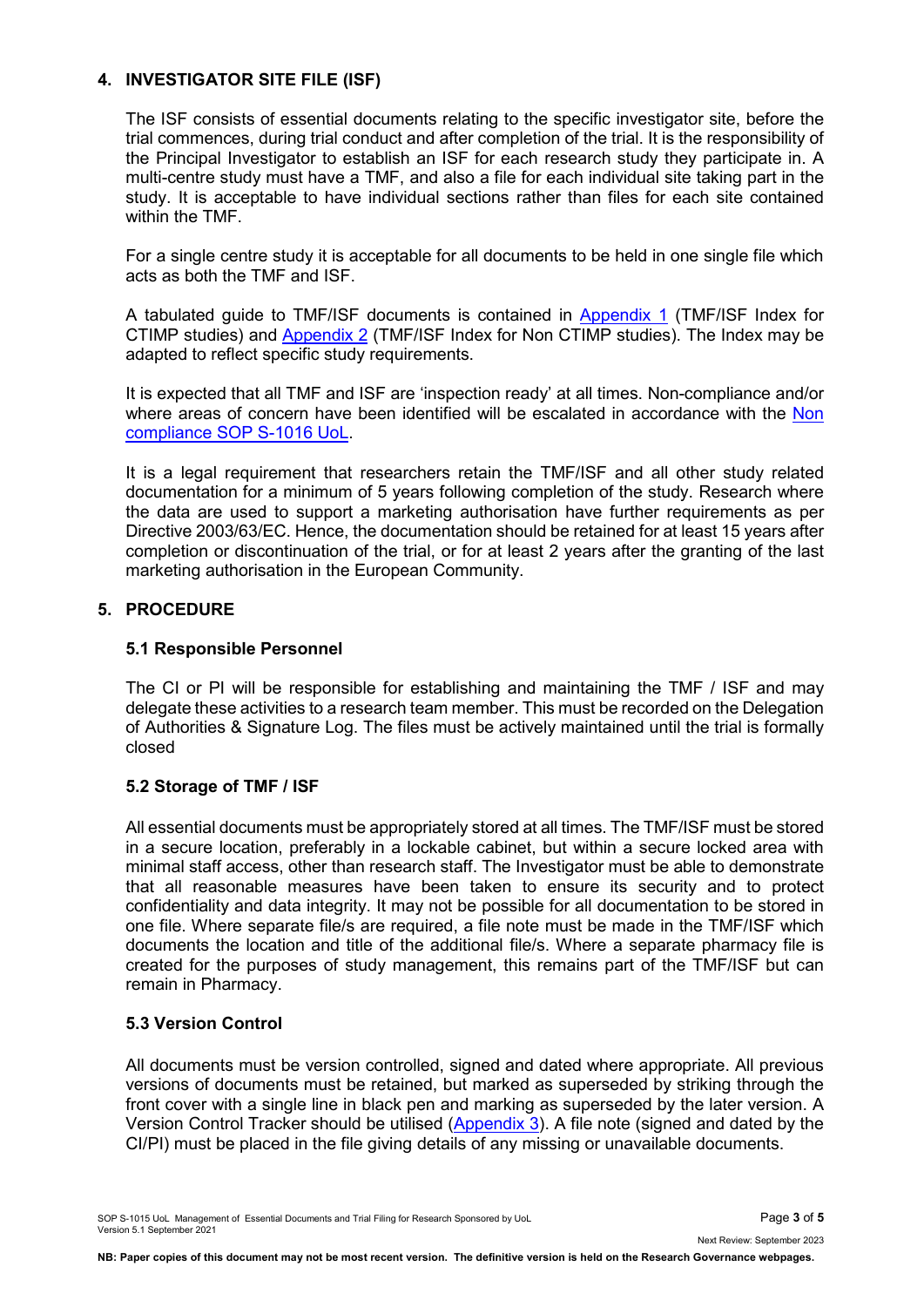### **5.4 Vendors/Third Party Contractors**

Copies of fully executed contracts and any formal technical agreements/plans detailing delegated functions between the Vendor and Sponsor must be maintained within the TMF/ISF. Copies of all documentation generated by either party relating to the agreements and delegated functions must also be present.

## **5.5 Archiving**

Archiving of the TMF/ISF and all associated essential documents must be undertaken as per SOP S-1024 UoL Process for Study Close Down for Research Sponsored by UoL and SOP S-1032 UoL Archiving of Essential Documents for Research Sponsored by UoL.

### **6. NON COMPLIANCE**

Failure to demonstrate compliance to this SOP will result in implementation of the SOP S-1016 UoL Non Compliance SOP at a minimum of a CRITICAL Finding.

## **7. RESPONSIBILITIES**

|                | Responsibility                                  | Undertaken by                                   | Activity                                                                                                                                      |
|----------------|-------------------------------------------------|-------------------------------------------------|-----------------------------------------------------------------------------------------------------------------------------------------------|
| $\mathbf{1}$ . | Chief<br>Investigator/Principal<br>Investigator | Chief<br>Investigator/Principal<br>Investigator | Establishing the TMF/ISF at the<br>beginning of the trial                                                                                     |
| 2.             | Chief<br>Investigator/Principal<br>Investigator | Chief<br>Investigator/Principal<br>Investigator | Maintaining the TMF/ISF during the<br>life of the trial.                                                                                      |
| 3.             | Chief<br>Investigator/Principal<br>Investigator | Chief<br>Investigator/Principal<br>Investigator | Ensure the safe storage of the<br>TMF/ISF at all times.                                                                                       |
| 4.             | Chief<br>Investigator/Principal<br>Investigator | Chief<br>Investigator/Principal<br>Investigator | Ensure the TMF/ISF is archived as<br>per the approved protocol and the<br>SOP S-1024 UoL Study Close-<br>down and SOP S-1032 UoL<br>Archiving |

This table is used to track the development and approval of the document and any changes made on revised / reviewed versions

## **8. DEVELOPMENT AND APPROVAL RECORD FOR THIS DOCUMENT**

| <b>Author / Lead Officer:</b> | Cat taylor                                           |
|-------------------------------|------------------------------------------------------|
| <b>Job Title:</b>             | <b>Head of Reseearch Assurance</b>                   |
| <b>Reviewed by:</b>           | UoL Research Management and Operations Group (RSMOG) |
| Approved by:                  | <b>Professor Nigel Brunskill</b>                     |
|                               |                                                      |
| Date Approved                 | 13/10/2021                                           |

SOP S-1015 UoL Management of Essential Documents and Trial Filing for Research Sponsored by UoL Page **4** of **5** Version 5.1 September 2021

Next Review: September 2023

**NB: Paper copies of this document may not be most recent version. The definitive version is held on the Research Governance webpages.**